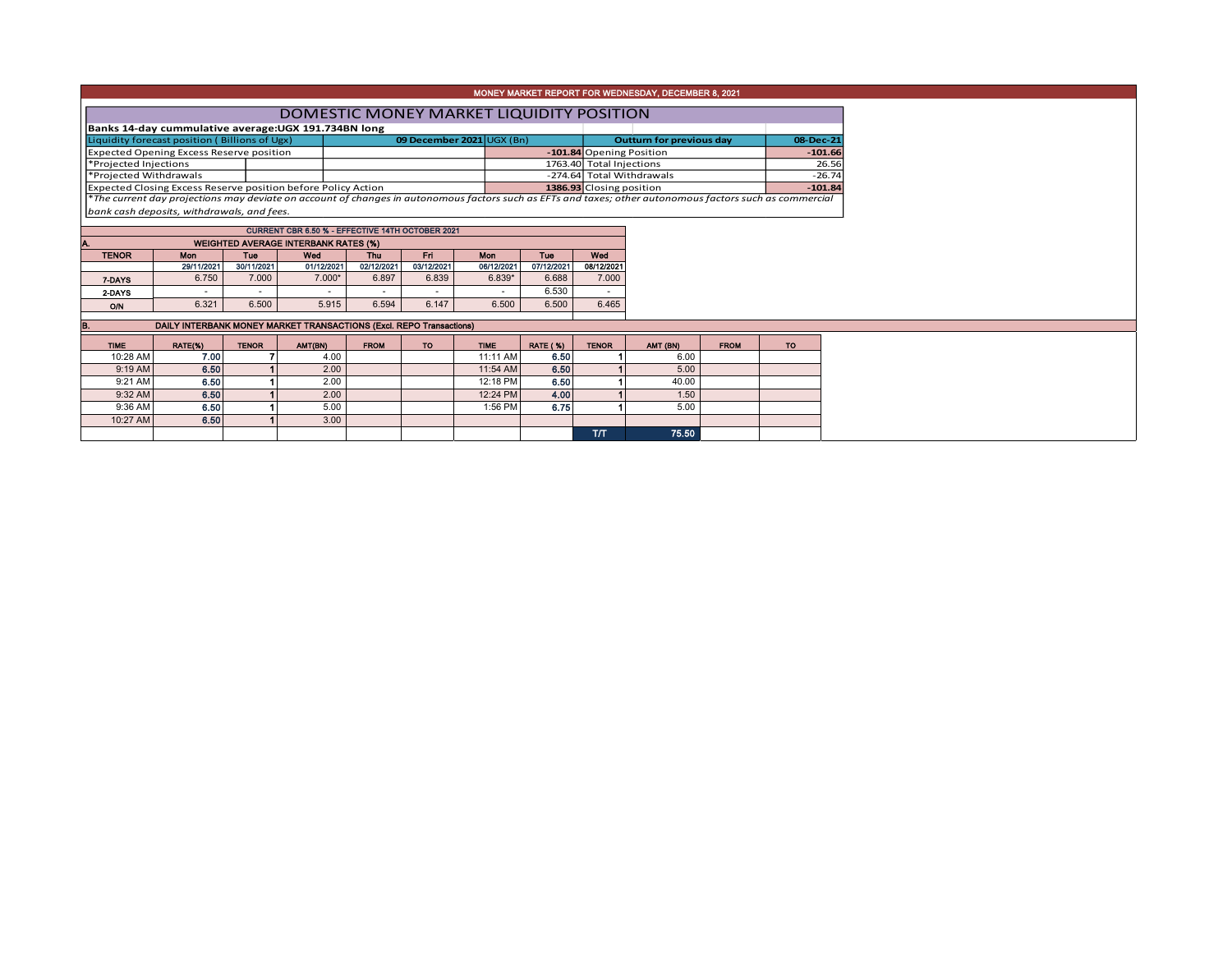| C.                                                                                                       |            |            | <b>CBR AND THE 7- DAY WAR INTERBANK RATES</b>                                 |            |            |                                                                   |            |            |            |            |            |            |
|----------------------------------------------------------------------------------------------------------|------------|------------|-------------------------------------------------------------------------------|------------|------------|-------------------------------------------------------------------|------------|------------|------------|------------|------------|------------|
| 9.500<br>9.000<br>8.500<br>8.000<br>7.500<br>7.000<br>6.500<br>6.000<br>5.500<br>5.000<br>4.500<br>4.000 |            |            |                                                                               |            |            |                                                                   |            |            |            |            |            |            |
|                                                                                                          | 23/11/2021 | 24/11/2021 | 25/11/2021                                                                    | 26/11/2021 | 29/11/2021 | 30/11/2021                                                        | 01/12/2021 | 02/12/2021 | 03/12/2021 | 06/12/2021 | 07/12/2021 | 08/12/2021 |
|                                                                                                          |            |            |                                                                               |            |            | • Overnight WAR -7-day WAR - CBR rate - Upper bound - Lower bound |            |            |            |            |            |            |
| D.                                                                                                       |            |            | MONETARY POLICY OPERATIONS MATURITIES PROFILE: (09-DEC- 2021 TO 04-AUG- 2022) |            |            |                                                                   |            |            |            |            |            |            |

| <b>DATE</b>                                                                                | <b>THUR</b> | <b>THUR</b> | <b>THUR</b> | <b>THUR</b>    | <b>THUR</b> | <b>THUR</b> | <b>THUR</b> | <b>THUR</b> | <b>THUR</b> | <b>THUR</b> | <b>TOTAL</b> |
|--------------------------------------------------------------------------------------------|-------------|-------------|-------------|----------------|-------------|-------------|-------------|-------------|-------------|-------------|--------------|
|                                                                                            | 09-Dec-21   | 16-Dec-21   | 23-Dec-21   | 30-Dec-21      | 13-Jan-22   | 20-Jan-22   | 27-Jan-22   | 03-Feb-22   | 24-Feb-22   | 04-Aug-22   |              |
| <b>REPO</b>                                                                                | .696.79     |             |             | $\blacksquare$ |             | $\sim$      |             |             |             |             | 1.696.79     |
| <b>REV REPO</b>                                                                            |             |             |             |                |             |             |             |             |             |             |              |
| <b>BOU BILL/DEPO A</b>                                                                     |             | 20.00       | 14.00       | 120.00         |             | 17.00       | 103.50      |             | 10.00       | 33.00       | 317.50       |
| <b>TOTALS</b>                                                                              | 1.696.79    | 20.00       | 14.00       | 120.00         | œ.          | 17.00       | 103.50      | л.          | 10.00       | 33.00       | 2.014.29     |
| Total O/S Deposit Auction & BOU Bill balances held by BOU up to 04 AUGUST 2022: UGX 318 BN |             |             |             |                |             |             |             |             |             |             |              |
| Total O/S Repo, Reverse Repo, BOU Bill balances held by BOU: UGX 2,014 BN                  |             |             |             |                |             |             |             |             |             |             |              |

|                 |                                                                                                                                                                                                                                                                                                                                                                                                                                         |                    |                  |                 | Eii)                                   | <b>MONETARY POLICY MARKET OPERATIONS</b> |               |            |              |                |  |
|-----------------|-----------------------------------------------------------------------------------------------------------------------------------------------------------------------------------------------------------------------------------------------------------------------------------------------------------------------------------------------------------------------------------------------------------------------------------------|--------------------|------------------|-----------------|----------------------------------------|------------------------------------------|---------------|------------|--------------|----------------|--|
|                 |                                                                                                                                                                                                                                                                                                                                                                                                                                         |                    |                  |                 | (VERTICAL REPOS, REV-REPOS & BOU BILL) |                                          |               |            |              |                |  |
|                 |                                                                                                                                                                                                                                                                                                                                                                                                                                         |                    | 7.027.97         | 09/12/2021      | OMO                                    | <b>ISSUE DATE</b>                        | <b>AMOUNT</b> | <b>WAR</b> | <b>RANGE</b> | <b>TENOR</b>   |  |
|                 |                                                                                                                                                                                                                                                                                                                                                                                                                                         |                    | 21,277.66        | 09/12/2021 REPO |                                        | $10$ -Nov                                | 236.50        | 6.500      |              |                |  |
|                 | (EI) STOCK OF TREASURY SECURITIES<br>LAST TBIILS ISSUE DATE: 25-NOVEMBER--2021<br>On-the-run O/S T-BILL STOCKs (Bns-UGX)<br>On-the-run O/S T-BONDSTOCKs(Bns-UGX)<br>TOTAL TBILL & TBOND STOCK- UGX<br>YTM (%)<br><b>TOTAL STOCK</b><br><b>(BN UGX)</b><br>114.84<br>404.62<br>6,508.52<br>2.22<br>1.119.91<br>10,109.18<br>8,486.42<br>1,559.93<br>Cut OFF is the lowest price/highest vield that satisfies the auction awarded amount. |                    | 28,305.63        |                 | <b>REPO</b>                            | 11-Nov                                   | 616.00        | 6.500      |              |                |  |
| O/S=Outstanding |                                                                                                                                                                                                                                                                                                                                                                                                                                         |                    |                  |                 | <b>REPO</b>                            | 18-Nov                                   | 453.00        | 6.500      |              |                |  |
| <b>MATURITY</b> |                                                                                                                                                                                                                                                                                                                                                                                                                                         |                    | <b>CHANGE IN</b> |                 | <b>REPO</b>                            | 19-Nov                                   | 114.00        | 6.500      |              |                |  |
|                 |                                                                                                                                                                                                                                                                                                                                                                                                                                         | <b>AT CUT OFF*</b> | YTM (+/-)        |                 | <b>REPO</b>                            | 22-Nov                                   | 105.50        | 6.500      |              |                |  |
| 91              |                                                                                                                                                                                                                                                                                                                                                                                                                                         | 6.501              | $-0.004$         |                 | <b>REPO</b>                            | 23-Nov                                   | 348.00        | 6.500      |              |                |  |
| 182             |                                                                                                                                                                                                                                                                                                                                                                                                                                         | 8.500              | $-0.201$         |                 | <b>REPO</b>                            | 24-Nov                                   | 241.00        | 6.500      |              |                |  |
| 364             |                                                                                                                                                                                                                                                                                                                                                                                                                                         | 10.450             | $-0.206$         |                 | <b>REPO</b>                            | 25-Nov                                   | 887.00        | 6.500      |              |                |  |
| 2YR             |                                                                                                                                                                                                                                                                                                                                                                                                                                         | 11.000             | 1.000            |                 | <b>BOU BILL</b>                        | 25-Nov                                   | 13.93         | 7.012      |              | 28             |  |
| 3YR             |                                                                                                                                                                                                                                                                                                                                                                                                                                         | 13.100             | 1.710            |                 | <b>BOU BILL</b>                        | 25-Nov                                   | 16.82         | 7.149      |              | 56             |  |
| 5YR.            |                                                                                                                                                                                                                                                                                                                                                                                                                                         | 13.000             | $-0.410$         |                 | <b>BOU BILL</b>                        | $25-Nov$                                 | 30.93         | 9.701      |              | 252            |  |
| 10YR            |                                                                                                                                                                                                                                                                                                                                                                                                                                         | 14.000             | 0.261            |                 | <b>REPO</b>                            | 26-Nov                                   | 116.00        | 6.500      |              | 6              |  |
| 15YR            |                                                                                                                                                                                                                                                                                                                                                                                                                                         | 15,500             | 1.410            |                 | <b>REPO</b>                            | $29-Nov$                                 | 119.00        | 6.500      |              | $\overline{2}$ |  |
| 20YR            |                                                                                                                                                                                                                                                                                                                                                                                                                                         | 15,500             | $-0.450$         |                 | <b>REPO</b>                            | 02-Dec                                   | .147.50       | 6.500      |              |                |  |
|                 |                                                                                                                                                                                                                                                                                                                                                                                                                                         |                    |                  |                 | <b>BOU BILL</b>                        | $02$ -Dec                                | 89.52         | 9.701      |              | 28             |  |
|                 |                                                                                                                                                                                                                                                                                                                                                                                                                                         |                    |                  |                 | <b>BOU BILL</b>                        | 02-Dec                                   | 42.03         | 6.500      |              | 56             |  |
|                 |                                                                                                                                                                                                                                                                                                                                                                                                                                         |                    |                  |                 | <b>BOU BILL</b>                        | $02$ -Dec                                | 9.83          | 6.500      |              | 84             |  |
|                 |                                                                                                                                                                                                                                                                                                                                                                                                                                         |                    |                  |                 | <b>REPO</b>                            | 03-Dec                                   | 131.00        | 6.500      |              | 6              |  |
|                 |                                                                                                                                                                                                                                                                                                                                                                                                                                         |                    |                  |                 | <b>REPO</b>                            | $06$ -Dec                                | 416.50        | 6.500      |              | $\overline{3}$ |  |
|                 |                                                                                                                                                                                                                                                                                                                                                                                                                                         |                    |                  |                 |                                        | WAR-Weighted Average Rate                |               |            |              |                |  |